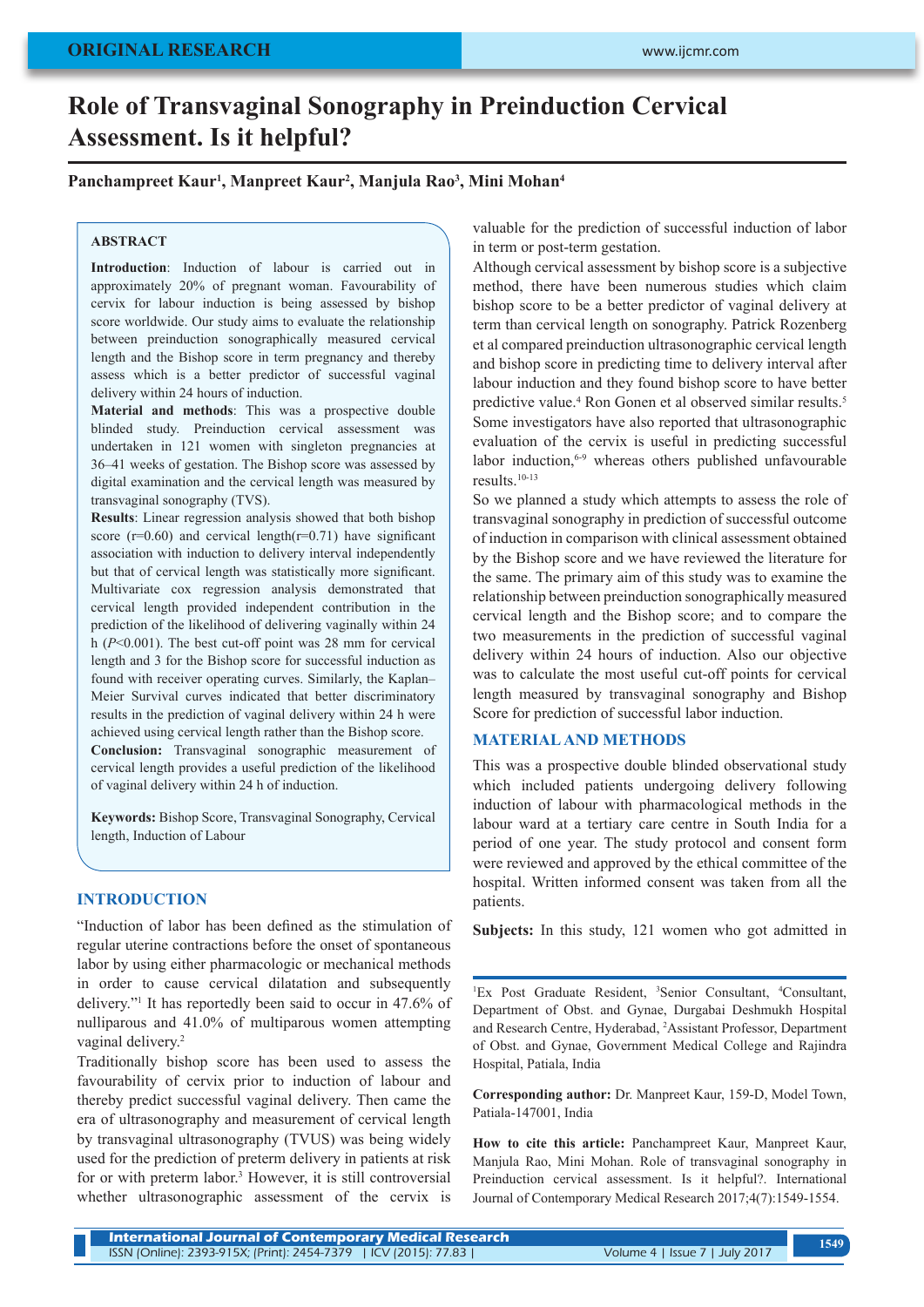the labour ward with singleton pregnancies for induction of labour were enrolled. All women underwent cervical assessment by both transvaginal ultrasound and Bishop Score just prior to induction. Patients were selected randomly and inclusion criteria were strictly followed which were singleton pregnancy, period of gestation as 36-41 weeks, live fetus in cephalic presentation, patient not in labour and with intact membranes. Patients with parity more than one, previous caesarean section, any evidence of antepartum haemorrhage or having malformed fetus were excluded from the study.

A baseline detailed history of the patient was taken. All patients had a baseline level II anomaly scan. Risk parameters were assessed and indication for induction of labour was analysed and then they were subjected to cervical assessment after taking a written informed consent. Transvaginal sonography was carried out by obstetricians trained in Ultrasonography and blinded to cervical findings. We used a Siemens G-60 Ultrasound system with a 6.5-MHz transvaginal probe. The following parameters were studied: (1) cervical length, (2) internal os dilatation and (3) the presence of funnelling.

The standard technique of transvaginal sonographic evaluation of cervix was followed in which the probe is placed in the vagina approximately 3 cm proximal to the cervix without any pressure on the cervix to avoid distortion of the postion of cervix which thereby gives a false cervical length. The probe is adjusted to a position till the echogenic endocervical mucosa is visible along the length of the cervical canal. Thereafter, the image is enlarged so that the cervix occupies at least two thirds of the image, and both external and internal os are well seen in same frame. The callipers are used to measure the distance between the internal os and external os.14-16 Also, the image should be such that anterior width of cervix equals the posterior width. The cervical length can be measured either by a straight line between internal and external os or by taking the measurement along the curve in cases where the cervical canal is curved and deviation is > 5 mm (measured as a distance from midpoint of straight line drawn between internal and external os to the centre of the cervical canal curve). Three measurements are obtained and the shortest, technically best measurement is recorded.17

The digital examination was performed by an obstetrician at the initiation of induction who was not aware of the sonographic findings and the score was assigned as per the standard Bishop scoring system which studies various parameters including cervix position, dilatation, effacement, consistency and head station of fetus. It is scored from 0-13.18 Labour induction was carried out according to the standard protocol of this hospital. Patients were induced with 25 mcg of vaginal PGE1 tablets 6 hourly for maximum of 4 doses. Oxytocin augmentation was started at 3 cm or in cases with unsatisfactory progress of labor or following amniotomy. Continuous electronic fetal monitoring was done.

A partograph was maintained and each case was followed up till delivery. Cervical dilatation of 3-5 cm, in the presence of uterine contractions, was taken as the threshold for active labor.19 The primary outcome measure studied was successful induction of labor. Successful induction for the purpose of this study was taken as a vaginal delivery within 24 hours from the start of induction. This endpoint has been traditionally used to examine the efficacy of inducing method.20 Secondary outcome variables studied included the mode of delivery, the interval from the start of induction to the time of delivery.

#### **STATISTICAL ANALYSIS**

Out of 121 women studied who met the inclusion criteria, 4 women who delivered by caesarean section for fetal distress within 24 hours were excluded. So, the final statistical analysis has been done in 117 women.

The statistical analysis has been done using the Microsoft excel 2013 and XLSTAT statistical and multivariate analysis software, version 2012. The group of women was divided into approximate quartiles of cervical length and Bishop Score, respectively, and these subgroups were compared using Kaplan Meier curves. Linear regression analysis has been done. Multivariate Cox regression analysis has been used to investigate the two parameters as independent predictors of successful induction of labor. Receiver operating characteristic curves for the two methods have been compared. Two-sided *P*-values are reported throughout. We have considered a  $P \leq 0.05$  as statistically significant.

#### **RESULTS**

Mean  $(\pm SD)$  age of patients in the study group was 25.29  $\pm$  3.28 years (Median - 25; range 19-33 years). The mean  $(\pm SD)$  gestational age at the time of induction was 39.33  $\pm$ 1.23 weeks (Median was 40.1 weeks; Range: 36-41 weeks). Table 1 shows various demographic and clinical parameters in the study group. Some patients had multiple indications for induction.

The inclusion of nullipara and parity  $=1$  had no statistical significance on final results in our study group (*P*-0.07). Failed induction has been defined when patient remains in latent phase of labour even after complete regime of labour induction. Figure 1 shows that as the Bishop score increased, the chances of caesarean section reduced. However 76.4% (13/17) patients with Bishop Score of even 1 and 72.4% (21/29) with Bishop score 2 also delivered normally. The cervical length measured by TVUS is inversely proportional to successful vaginal delivery. As cervical length increases the chances of vaginal delivery decrease. However, 64% (11/17) patients with cervical length between 35-40mm had vaginal delivery but only 20% (1/5) patients with cervical length between 40-45 mm had vaginal delivery [Figure 2].

Linear Regression analysis showed that there was a significant association between the Bishop score and the induction to delivery interval ( $r = 0.60$ ,  $P < 0.001$ ) [Figure 3]. Similarly, figure 4 shows that there was a significant association between the cervical length and the induction to delivery interval  $(r = 0.71, P \le 0.001)$ . However association of cervical length with induction to delivery interval was found to be statistically more significant. Further analysis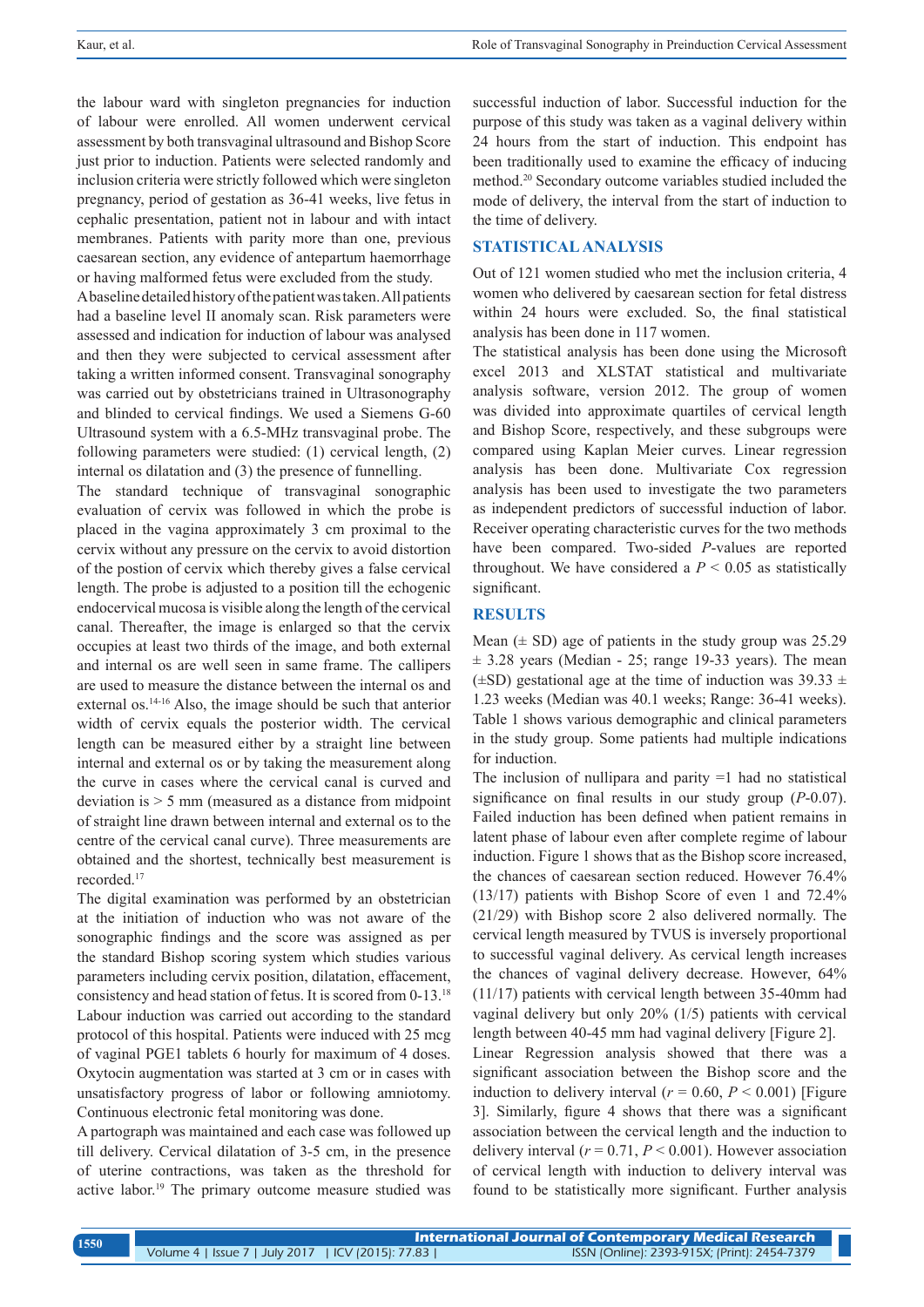| <b>Demographic characteristics</b>         | Results ( $n = 117$ )    |  |  |  |
|--------------------------------------------|--------------------------|--|--|--|
| <b>Median Age</b>                          | 25 (range 19-33 years)   |  |  |  |
| Parity                                     |                          |  |  |  |
| Nullipara                                  | 93 (79.48%)              |  |  |  |
| Multipara                                  | 24 (20.51%)              |  |  |  |
| Mean Gestational Age                       | $39.33 \pm 1.23$         |  |  |  |
|                                            | weeks (Range: 36-41)     |  |  |  |
| Indications for labour Induction           |                          |  |  |  |
| Prolonged pregnancy                        | 65 (55.56%)              |  |  |  |
| <b>Hypertensive Disorders</b>              | 26 (18.06%)              |  |  |  |
| <b>Gestational Diabetes Mellitus</b>       | $8(6.84\%)$              |  |  |  |
| <b>Fetal Growth Restriction</b>            | $6(5.13\%)$              |  |  |  |
| Oligohydramnios                            | 22 (18.80%)              |  |  |  |
| <b>Decreased Fetal Movements</b>           | $8(6.84\%)$              |  |  |  |
| Previous Intrauterine fetal demise         | $1(0.85\%)$              |  |  |  |
| Social Indication                          | $2(1.71\%)$              |  |  |  |
| Study parameters                           |                          |  |  |  |
| <b>Bishop Score</b>                        | Median: $3$ (range 1-7); |  |  |  |
|                                            | Mode: 3 (n -31, 26.5%)   |  |  |  |
| Ultrasonographic cervical length           | Median: 27mm             |  |  |  |
|                                            | (Range: $11.5 - 44.8$ )  |  |  |  |
| Vaginal Delivery                           | 103 (88.03%)             |  |  |  |
| Cesarean section                           | 14 (11.97%)              |  |  |  |
| Table-1: Demographic and clinical details: |                          |  |  |  |

showed that there is also a statistically significant association between cervical length and Bishop score  $(r = 0.80)$  $(P = 0.001)$ , so both are correlated.

In the receiver operating characteristic (ROC) curves when plotted (Figures 5,6) the best cut-off point for the prediction of successful induction was 3 for the Bishop score with a sensitivity of 0.69 and a specificity of 0.75 and that for cervical length was 28 mm with a sensitivity of 0.73 and a specificity of 0.81. In the ROC curves for internal os dilatation, the best cut-off point for the prediction of successful induction was 10 mm with sensitivity of 0.65 and a specificity of 0.68 area under curve (AUC) being 0.65.

On comparing the all 3 ROC curves, cervical length (AUC: 0.86) appeared to be a single independent predictor than the internal os dilatation (AUC: 0.65) and Bishop Score (AUC: 0.81)

The Kaplan Meier survival distribution curves were studied (Figure 7) and it was seen that as the Bishop score decreases the proportion of women not delivering within 24 hours increases. There is distinction observed between various quartile curves. 50% median estimated induction to delivery interval was 16.5 hour for score 0-2, 15.5 h for score 3, 11.4 h for score of 4 and 8.1 h for score of 5-9 (DF: 3, *P*<0.001). Figure 8 shows that as the cervical length increases the proportion of women not delivered within 24 hours increases. In these curves there is clear distinction between various quartiles which is more than the curves plotted for Bishop Score. 50% median estimate of induction to delivery interval was 9.5 h for cervical length 19-25 mm, 20.5 h for 32-50 mm, 15.2 h for 25-32 mm and 9 h for 0-19 mm. (DF: 3,  $P: \leq 0.001$ .

Multivariate cox regression analysis demonstrated that cervical length (*P*<0.001) and not Bishop Score (*P*- 0.63)



**Figure-1:** Percentage of patients undergoing vaginal delivery/ Cesarean section vs. Bishop Score



**Figure-2:** Percentage of patients undergoing vaginal delivery/ Cesarean section vs TVS

Regression of Log-Induction to delivery interval by Bishop Score  $(R<sup>2</sup>=0.360)$ 





**Figure-3:** Linear Regression analysis between Bishop score and log of induction to delivery interval

provided significant independent contribution in the prediction of the likelihood of delivering vaginally within 24 hours.

Incidence of complications in the study group was also analysed. 76.1% (n=89) patients had no complications, 3.4% (n-4) had atonic postpartum haemorrhage managed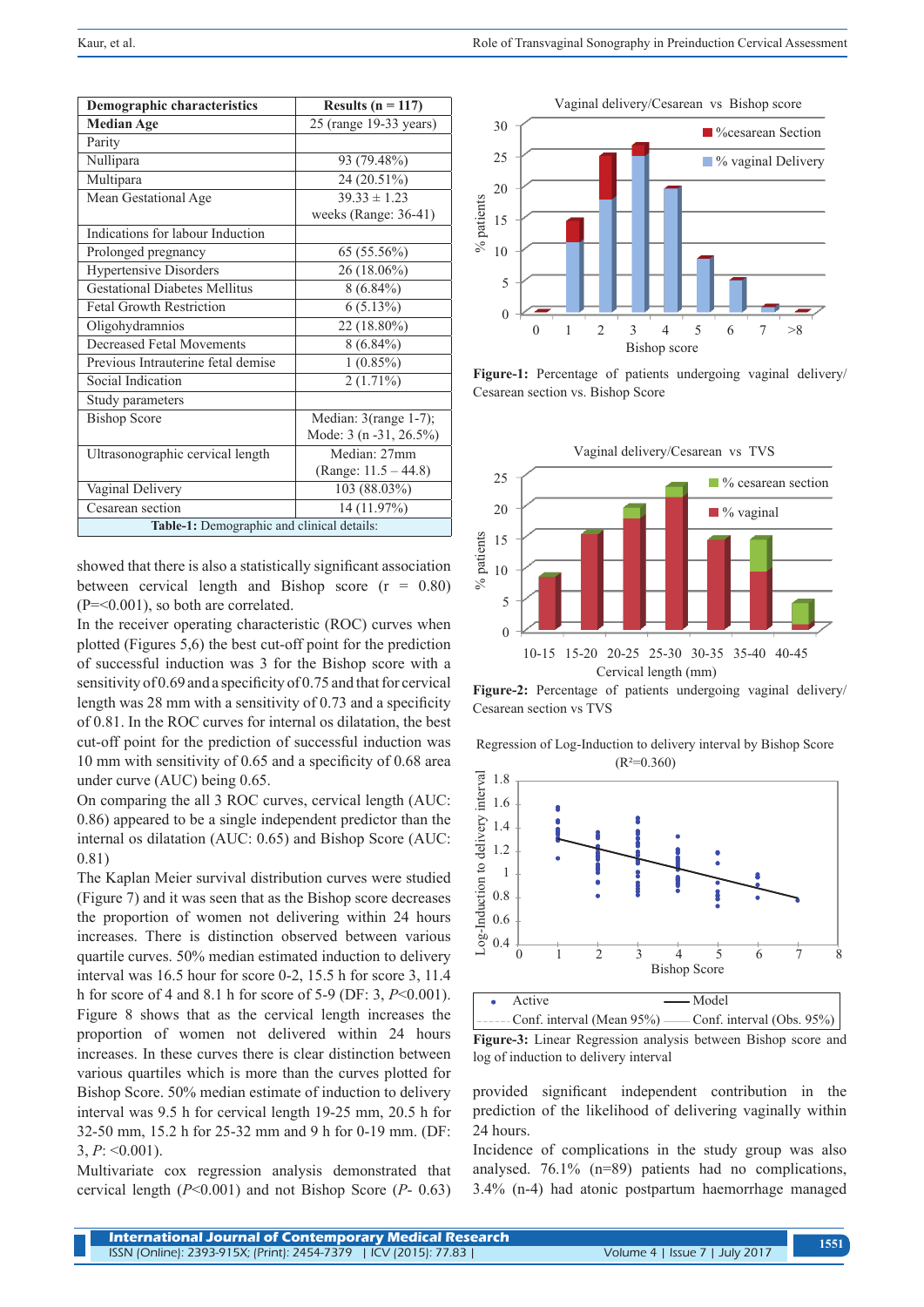medically, 10.3%(n-12) had meconium stained liquor out of which 2 underwent caesarean section,  $3.4\%$ (n-4) had both meconium stained liquor and mild postpartum haemorrhage. 1.7% (n-2) had cervical tear, 1.7% (n-2) had retained placenta and 3.4% (n-4) had shoulder dystocia. One had fetal distress in second stage and so had instrumental delivery.

> Regression of Log-Induction to delivery interval by Cervical length  $(R^2=0.511)$



**Figure-4:** Linear Regression analysis between cervical length and log of induction to delivery interval Conf. interval (Mean 95%) — Conf. interval (Obs. 95%)



**Figure-5:** Receiver-operating characteristic curve for Bishop Score



**Figure-6:** Receiver-operating characteristic curve for Cervical Length

## **DISCUSSION**

Approximately 20% of women undergoing induction



**Figure-7:** Kaplan–Meier survival curve estimates of proportions not delivering within 24 h, by quartiles of Bishop Score (X Axis: Induction to Delivery interval in hours; Y Axis: Proportion of women not delivering within 24 hours)



**Figure-8:** Kaplan–Meier survival curve estimates of proportions not delivering within 24 h, by quartiles of cervical length.



**Figure-9:** Image showing ultrasonographic measurement of cervical length in a patient under study (Sagittal view of the endocervical canal which is open and membranes are visualized at the level of internal os)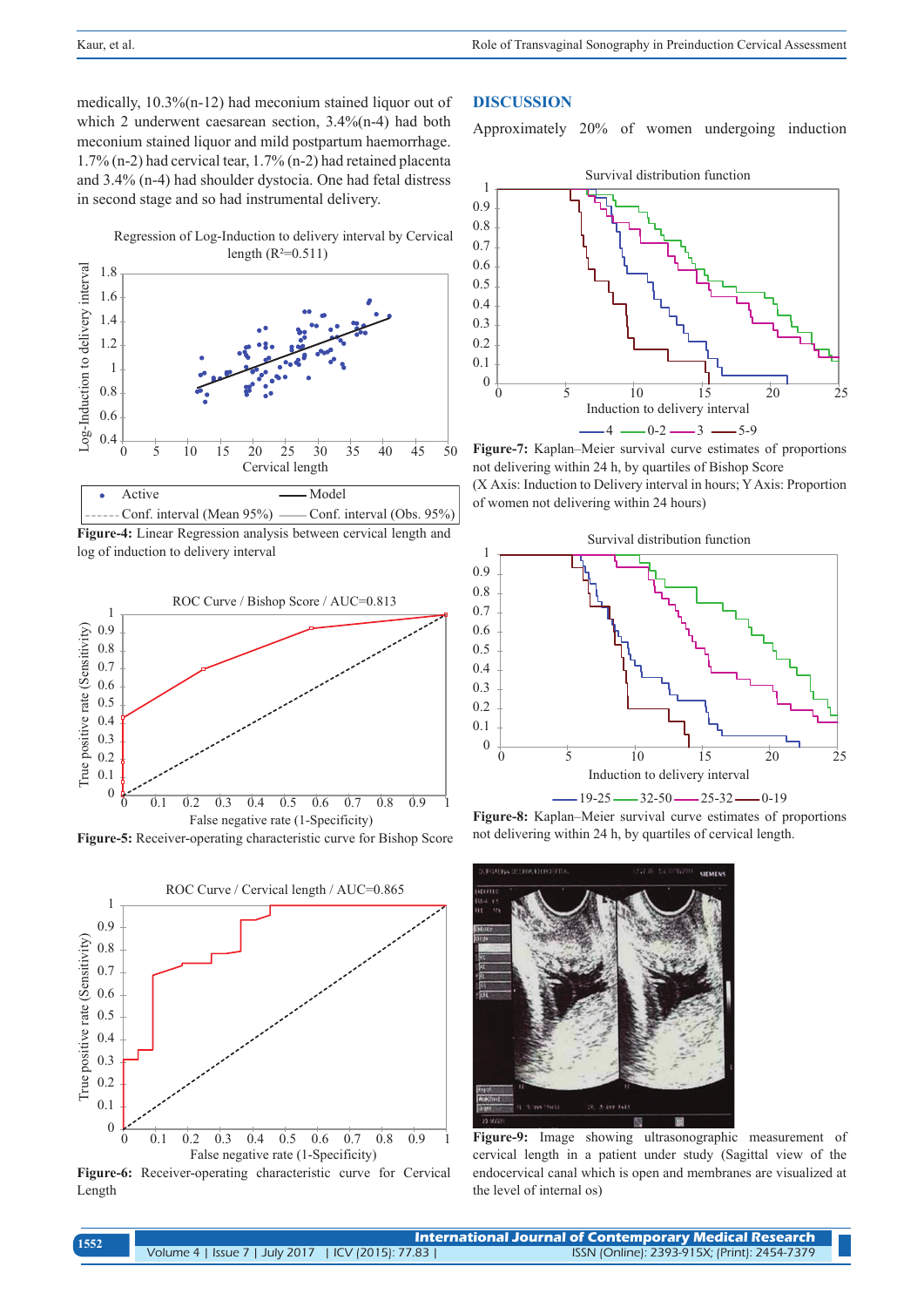| <b>Study Series</b>                                                                                                               | Gomez et al | Yang et al | Pandis et al | <b>Present</b> |
|-----------------------------------------------------------------------------------------------------------------------------------|-------------|------------|--------------|----------------|
| Study Group (n)                                                                                                                   | 177         | 105        | 240          | 117            |
| Cut Off Points                                                                                                                    |             |            |              |                |
| $CL$ (mm)                                                                                                                         | 24          | 31         | 28           | 28             |
| <b>BS</b>                                                                                                                         | 4           | 4          |              |                |
| Cervical Length                                                                                                                   |             |            |              |                |
| Sensitivity $(\%)$                                                                                                                | 66          | 75         | 87           | 73             |
| Specificity $(\% )$                                                                                                               | 77          | 83         | 71           | 81             |
| Bishop Sore                                                                                                                       |             |            |              |                |
| Sensitivity $(\%)$                                                                                                                | 77          | 51         | 58           | 69             |
| Specificity $(\% )$                                                                                                               | 56          | 75         | 77           | 75             |
| Table-2: Receiver Operating Curve Analysis showing cut off points for cervical length and Bishop Score and respective sensitivity |             |            |              |                |
| and specificity                                                                                                                   |             |            |              |                |

of labor end up having a Caesarean delivery.<sup>21</sup> The rate of intraoperative complications in emergency caesarean sections is  $14.5\%$  compared with 6.8% in the elective group.<sup>22</sup> Bishop score is being universally used to assess cervical favourability for induction of labour. The cervix is divided into portio supravaginalis and portio vaginalis depending upon the portion lying above or below the reflection of vagina.23 Effacement which starts at the internal os is difficult to assess by digital examination in a closed cervix. Sonographic measurement (Figure-9) of the cervical length is quantitative and can be done easily and with minimal or no discomfort to the patient.

As observed, our study demonstrated that induction to delivery interval is significantly associated with both the preinduction Bishop score and the sonographically measured cervical length. However, sonographically measured cervical length was better than the Bishop score in predicting the likelihood of vaginal delivery within 24 h of induction

We analysed the results of our study in detail and the same have been compared with the available literature. We performed a PubMed and google scholar search using the search terms ' Cervical length' AND 'induction of labour' OR ' induction of labor' OR 'Labour Induction' OR 'Labor Induction' AND 'Bishop Score' without any limits. The demographic details and basic clinical parameters were comparable to other studies.<sup>7,24,25</sup>

P C Tan et al compared transvaginal sonography for cervical length measurement and digital examination for Bishop Score assessment in women undergoing labor induction at term. They concluded that sonographically measured cervical length is better tolerated than digital examination. Both cervical length and Bishop Score are useful predictors of the need for Caesarean delivery following labor induction.26 In our study we observed that 90% (n=93) women had vaginal delivery within 24 hours and 11.97% (n=14) had caesarean section. The results were comparable with the aforementioned study. So, preinduction cervix assessment gives insight into likelihood of vaginal delivery vis a vis caesarean section and thereby prevents unnecessary labour induction.  $G K$  pandis et al<sup>7</sup> stated that although both Bishop score and cervical length are correlated, cervical length is a better predictor of successful labor induction [R value (Cervical Length)=  $0.70 > R$  Value (Cervical Length) =  $0.51$ ;  $P = \{0.0001\}$  Ware and Raynor<sup>8</sup> also compared the two parameters and found cervical length to be a better predictor of successful induction of labor  $[R(CL) = 0.69 > R(BS)]$  $= 0.65$ ] Our study showed similar results. In the receiver operating characteristic curves, our results were comparable to those reported in previous studies as shown in table 2.

Further results of AUC between the two methods in our study were also comparable to various other studies concluding cervical length to be a better predictor of successful induction than Bishop Score.<sup>25,27</sup> Although some studies inferred Bishop Score and cervical length to be independent predictors of successful labor induction,7,24 when we studied multivariate Cox regression analysis in our data, we found only cervical length to be an independent predictor.

Recently, Cochrane review was published to assess and compare bishop score with other methods to assess cervical ripening prior to induction of labour. When comparing with transvaginal ultrasonography (TVUS), they concluded that no method was superior than the other and TVUS is not feasible in resource poor settings and also more studies were needed to address complications and cutoff limits.28 We, in our study have tried to focus on various parameters.

**Strengths and Limitations of our study**: Our study was a double blinded study. Also, ultrasound was done by an obstetrician trained in ultrasonography who could judge the parameters in a better way from an obstetrician point of view. Multiple statistical analytic methods have been considered to come to a proper conclusion. The cut off limits by both the methods and its relation to final outcome have been analysed. Also, light has been thrown on the complications involved. However, looking at the other side of the coin, other parameters like posterior cervical angle, occipital position and body mass index could have been studied.

## **CONCLUSION**

Sonographic measurement of cervical is a quantitative and an objective method with minimum interobserver variation. However, those undertaking this measurement should receive appropriate training. Digital examination of the cervix does not involve extra cost, any extra equipment or any additional training. As except for one multivariate cox regression analysis, all other statistical analysis showed that Bishop Score is also significant although less than TVS. Bishop score remains the most cost effective and simple method of predicting the outcome of the induction of labor.